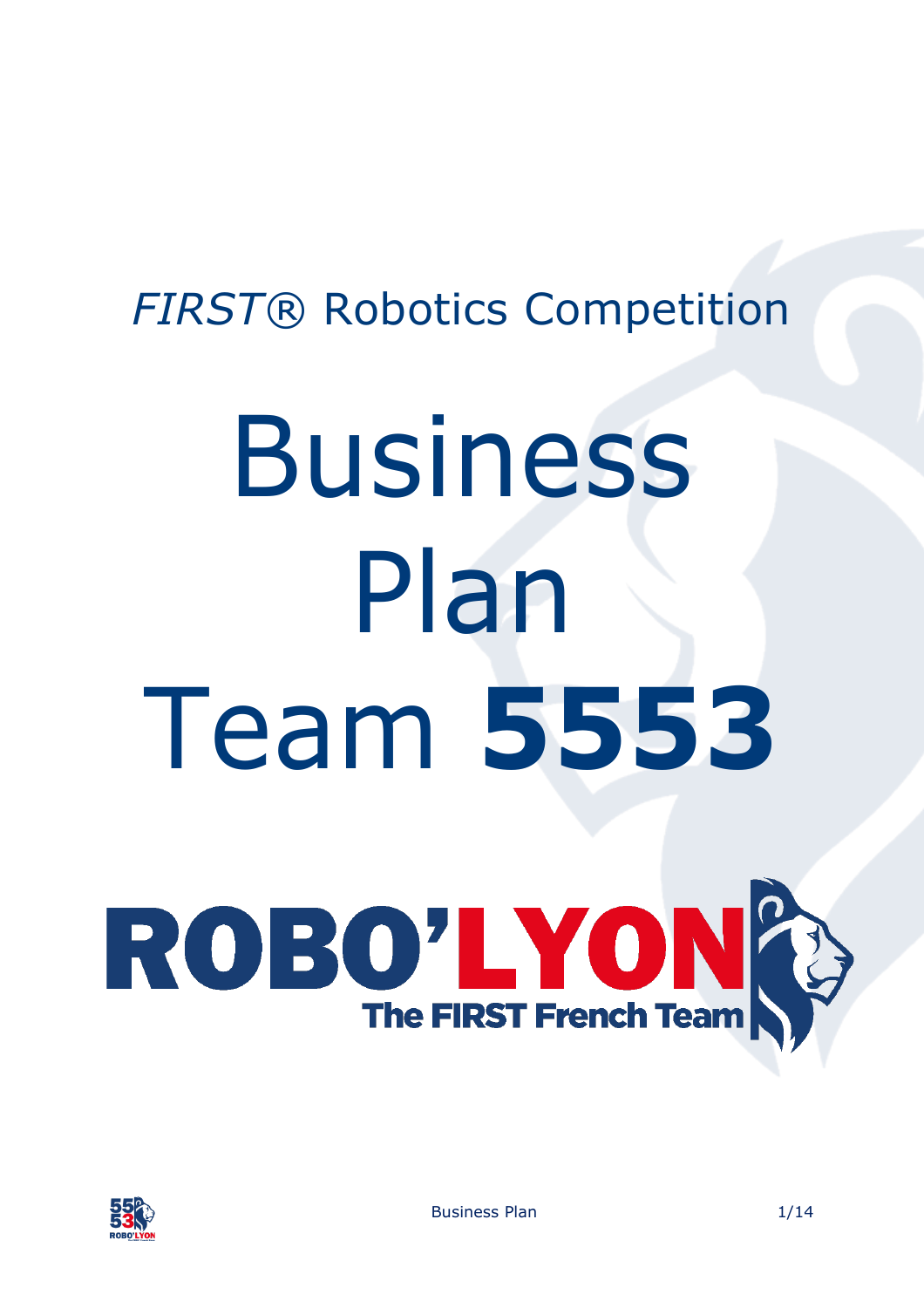## **Mission Statement**

Robo'Lyon is the first French team to participate in the *FIRST*® Robotics Competition.

We wish to promote the *FIRST*® Robotics Competition in our country and expand the *FIRST*® community by helping new teams to emerge because **our mission is to increase young people's interest in Science and Technology and support them to grow in these areas through the preparation and participation in the** *FIRST***® Robotics Competition.**

## **Team History and Growth**

Anthony Dailly is a student who spent one year in North America where he discovered the *FIRST*® Robotics Competition. He **created Robo'Lyon in September 2014.**

Anthony proposed the project to his school Notre Dame de Bellegarde and engaged a few friends in the adventure. They participated to their first competition in April 2015 in Montreal where they won the Entrepreneurship award.

Since 2015, the team involves **students from three grades** (15- 16, 16-17 and 17-18 years old). **Each year, one third of the team** (the oldest one) **leaves** the school, and therefore Robo'Lyon, to join the University. Moreover, each year, we welcome around ten young newcomers. Some students become mentors when leaving school or later.

We have defined three different focus for the three populations: **learn and try (youngest), do (middle age), train and coach (oldest).** 

- We have a recruitment campaign and we select through interviews performed by a few mentors and students.
- Since 2019, the rookies also attend a **summer camp** in June-July where they are trained by the current team members and where lot of focus is put in getting to know each other's and knowing the competition.
- An **inclusion weekend** is also the opportunity to learn even more and start the pre-season full of energy and ideas.

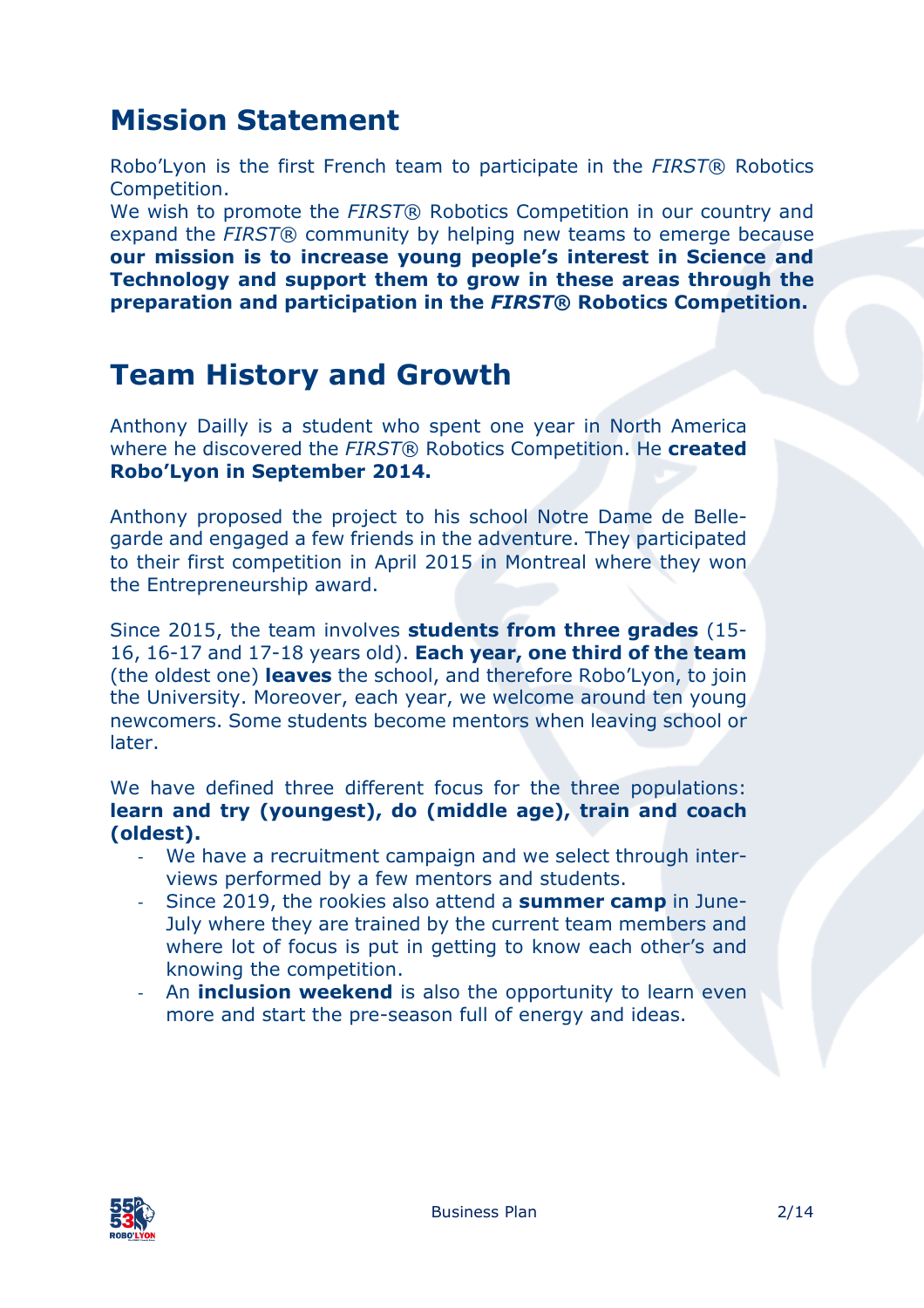## **WHY "ROBO'LYON"?**



#### **5553**

It is our team number. Although we are the 5553rd registered team, we are the first French team.

#### **The lion**

It is an allusion to Lyon, our city. It is also a symbol of strength and power serving as a model.

#### **Robo'Lyon**

It is a name easy to understand and remember. It summarizes our mission: build robots for the FIRST Robotics Competition and underlines our origins.

#### **Our signature**

"The FIRST French team" underlines our pride to be the first team from France which have ever participates in the FRC. The choice of English reflects our international dimension.

#### **Our colors**

Blue, white and red colors of the logo allow us to bear proudly the colors of France during the competition.

## **ORGANIZATIONAL STRUCTURE**

The team tried along the journey different organizational models, but until 2018, there was a split between business (communication, marketing) and technical.

4 years ago, we have decided to increase the one team spirit by identifying and formulating main roles (see appendix 1: roles description) and business hubs (see appendix 1 bis: hubs definition).

All students and mentors are mapped into several hubs according to their interests, but this is not a fixed map and everyone can explore different type of jobs.

Since 2020, we have changed our ways of working to become more Agile. We use the SCRUM methodology and the students work in small groups on prototypes, building and testing new mechanisms during the pre-season.

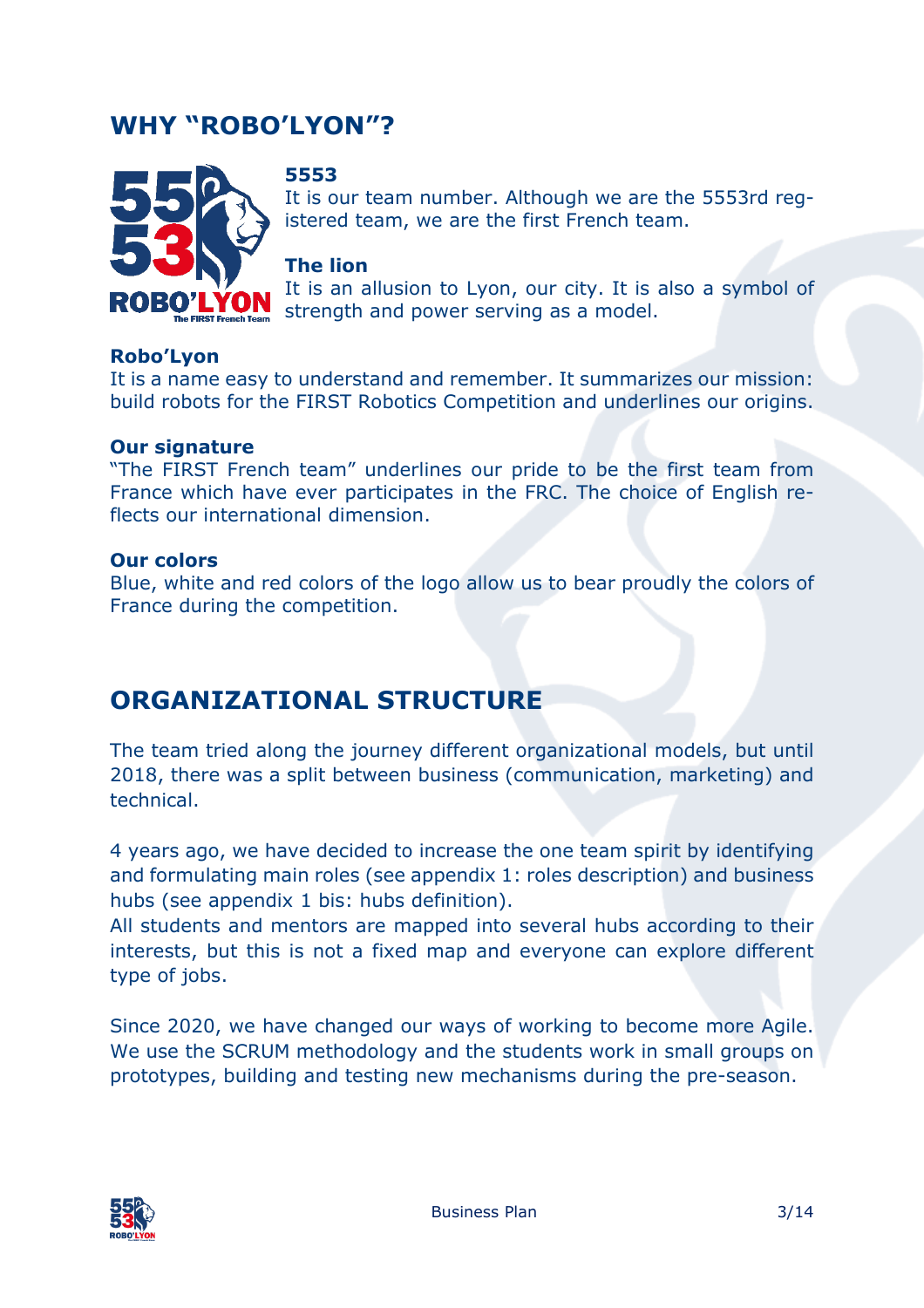This allows the students to:

- interact more,
- understand the problems of the other jobs,
- brainstorm altogether, bringing new perspectives,
- build prototypes in a shorter time and learn from experience.

## **RISK ANALYSIS**

*See SWOT Analysis in appendix 2.*

## **BEING FRENCH IS A CHALLENGE**

In France, as we are the only Team which participate in the competition, we have additional constraints to overcome:

| <b>Expansive</b><br>travel for 40<br>members and<br>a robot                                | Compete against<br><b>American teams</b><br>with more<br>ressources than us | Our building<br>period is three<br>weeks shorter                                                      |  |
|--------------------------------------------------------------------------------------------|-----------------------------------------------------------------------------|-------------------------------------------------------------------------------------------------------|--|
| <b>Studying in French</b><br>school system with<br>timetables unsuited<br>to a competition | Import a large part<br>of the parts from<br><b>USA</b>                      | Prove that young<br>people are capable<br>of innovation, entre-<br>preneurship and<br>professionalism |  |
|                                                                                            |                                                                             |                                                                                                       |  |

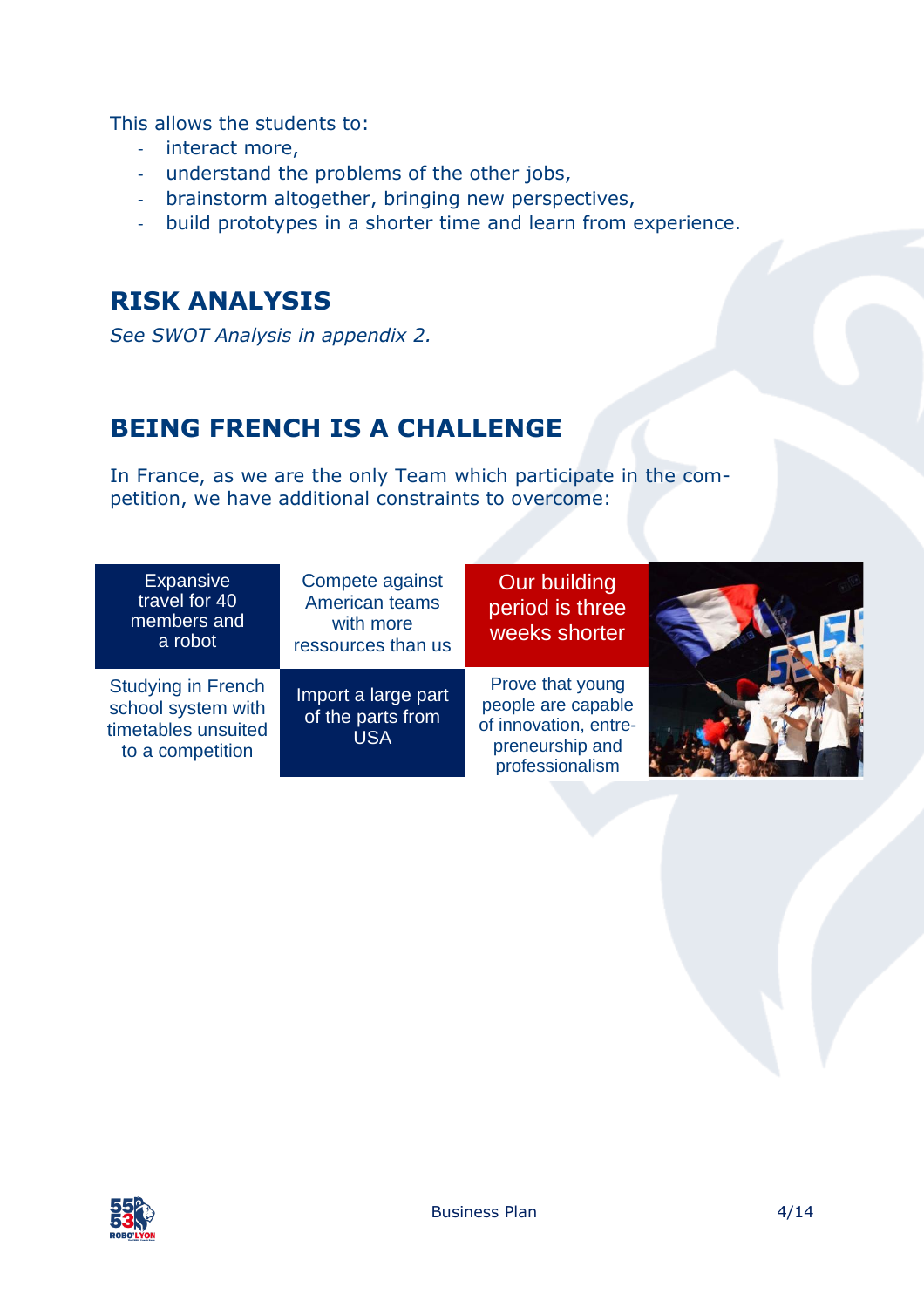## **MARKETING**

We have a **logo** and clear **communication guidelines** that we use in all communications and advertising items.

We communicate through

- a weekly **Newsletter**
- our **Website** (event page and announcements)
- social media posts: **Facebook, Instagram, LinkedIn**

We sell advertising items through an **online shop**.

We held **events** and create/stick **posters** in public buildings, shops in our city and the cities around to promote them.

We also participate to external events (like **IT and robotics fairs**) where we promote the competition, our team and our partners.

We organize **visits and demonstrations** on demand in other schools, partners and potential partners' premises.

You can find us here:

- **Website**: [www.robolyon.com](http://www.robolyon.com/)
- **Facebook**: <https://www.facebook.com/robolyonoff>
- **Instagram**: <https://instagram.com/robolyonoff/>
- **Linkedin**: <https://www.linkedin.com/in/robo-lyon-82037ba8/>

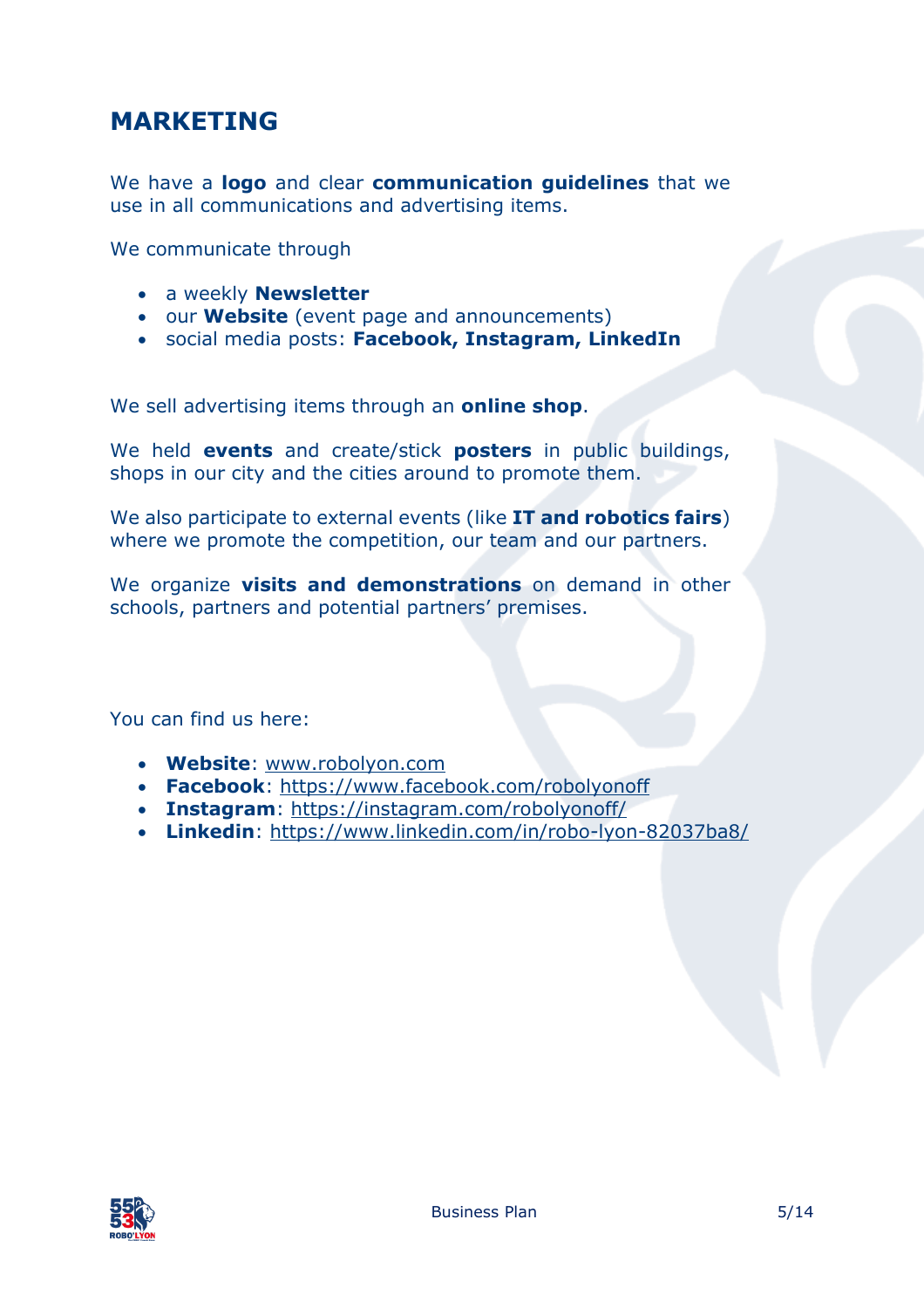## **FINANCIALS:**

#### *See income statement and balance sheet in appendix 3.*

#### **Our needs:**

For a regional

| Events (ex: fairs)                       | 3 000€   |
|------------------------------------------|----------|
| <b>Registration fees</b>                 | 5 000€   |
| Robot building                           | 15 000€  |
| Goodies and communication in competition | 2 000€   |
| Travel (16 team members and robot)       | 20 000€  |
| Other (food, material)                   | 2 000 €  |
|                                          | 47 000 € |
|                                          |          |
| For a championship                       |          |
| <b>Registration fees</b>                 | 5 000€   |
| Travel (team and robot)                  | 50 000€  |
| Robot modifications                      | 1 000€   |
|                                          | 56 000€  |

#### **How do we get there?**

#### **1. Building and following the budget:**

One of the mentors is a professional accountant and sometimes involve one student to build and follow up the budget. At the beginning of the season, we calculate the costs foreseen for building the robot (including the material), for the travel of the team, for the transportation of the robot, etc. (see charts in appendix). We search for partners and held events in order to find the necessary money (see chapter 'collecting funds'). We follow-up on the budget in the monthly executive committee. Note! It is difficult to plan for the potential qualification to the championship and we need to anticipate and collect more money than necessary for the regional, in case we are qualified.

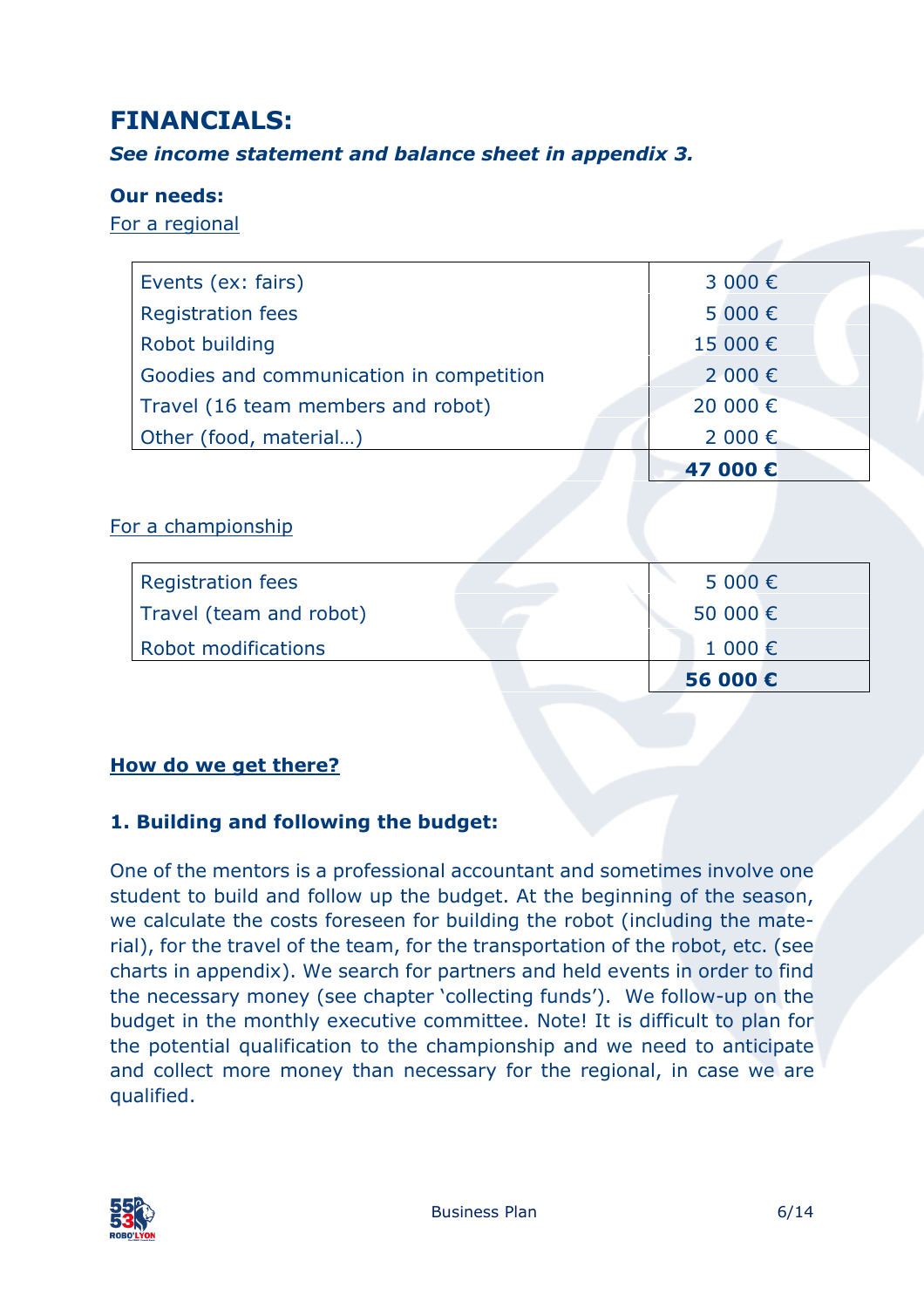#### **2. Collecting funds:**

From our website, people can access an event page where they can give money directly, buy their participation to events or buy services.

We sell advertising items through an online shop.

We organize events like Christmas tree selling, Salmon selling, etc.

We collect money through sponsors, family participation, membership, donations.

All the students are involved in partners' search.

#### **3. Relationship with sponsors and recognition**

- All our partners receive our Newsletter and can follow our progresses through this channel.
- They are welcome to visit us in our room in Notre Dame de Bellegarde School.
- They are invited to the annual kick-off.
- They can follow the competition through our website.
- We also organize a partner's evening after the season to thank them for their support.
- We visit our partners and do demos of the robot on demand.

#### **We give visibility to our partners**

All along the year:

- We talk about our partners and show their logo in all our events.
- We bring kakemonos and talk about partners in external events we participate in.
- We make specific posts on social networks such as LinkedIn and Facebook
- Our partners' logo are visible in the Robo'Lyon official tee shirts and jackets.

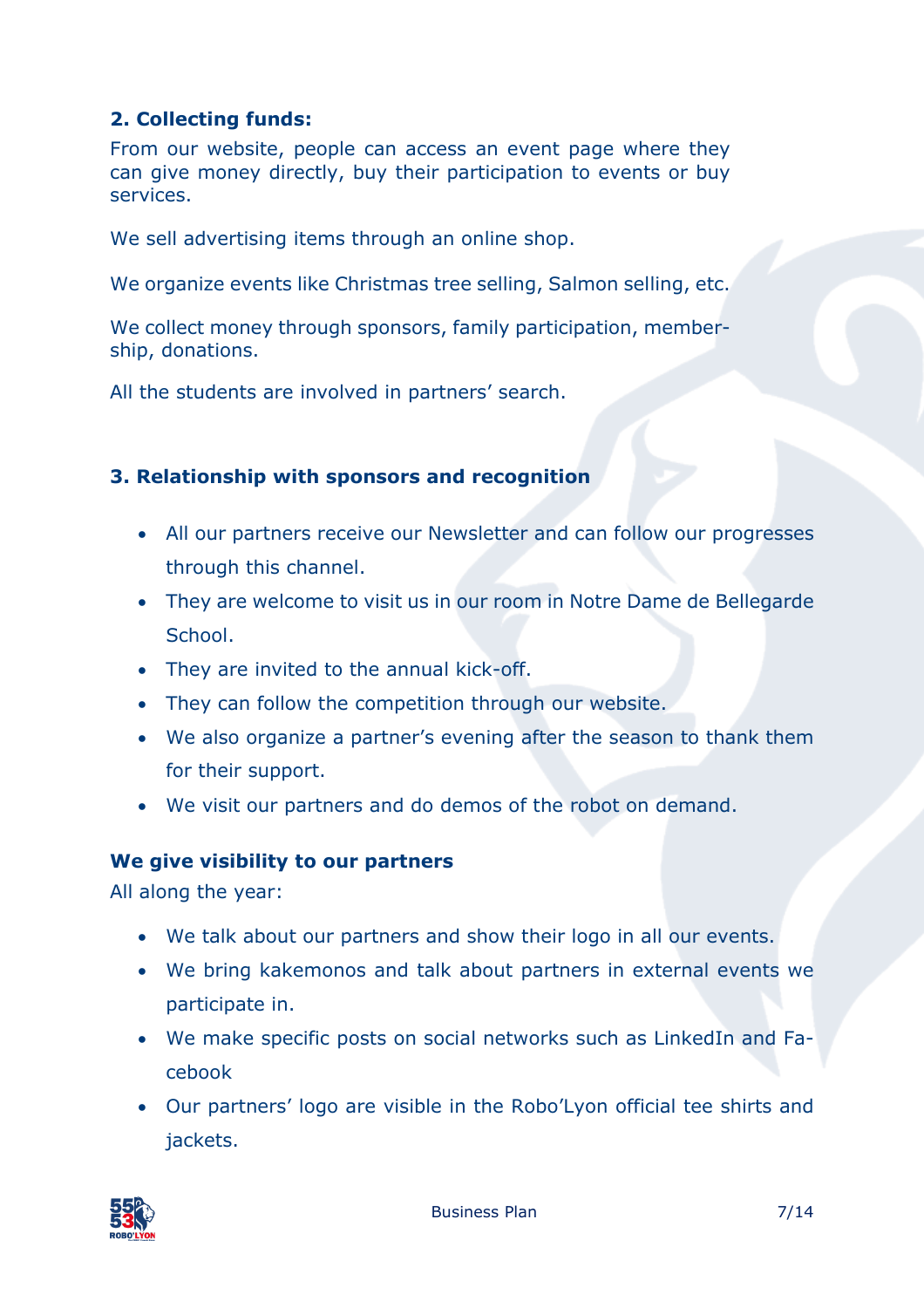During competitions:

- We bring kakemonos on our Robo'Lyon stand.
- Major partners can have their logo on the Robot.
- We talk about and thank our partners during interviews.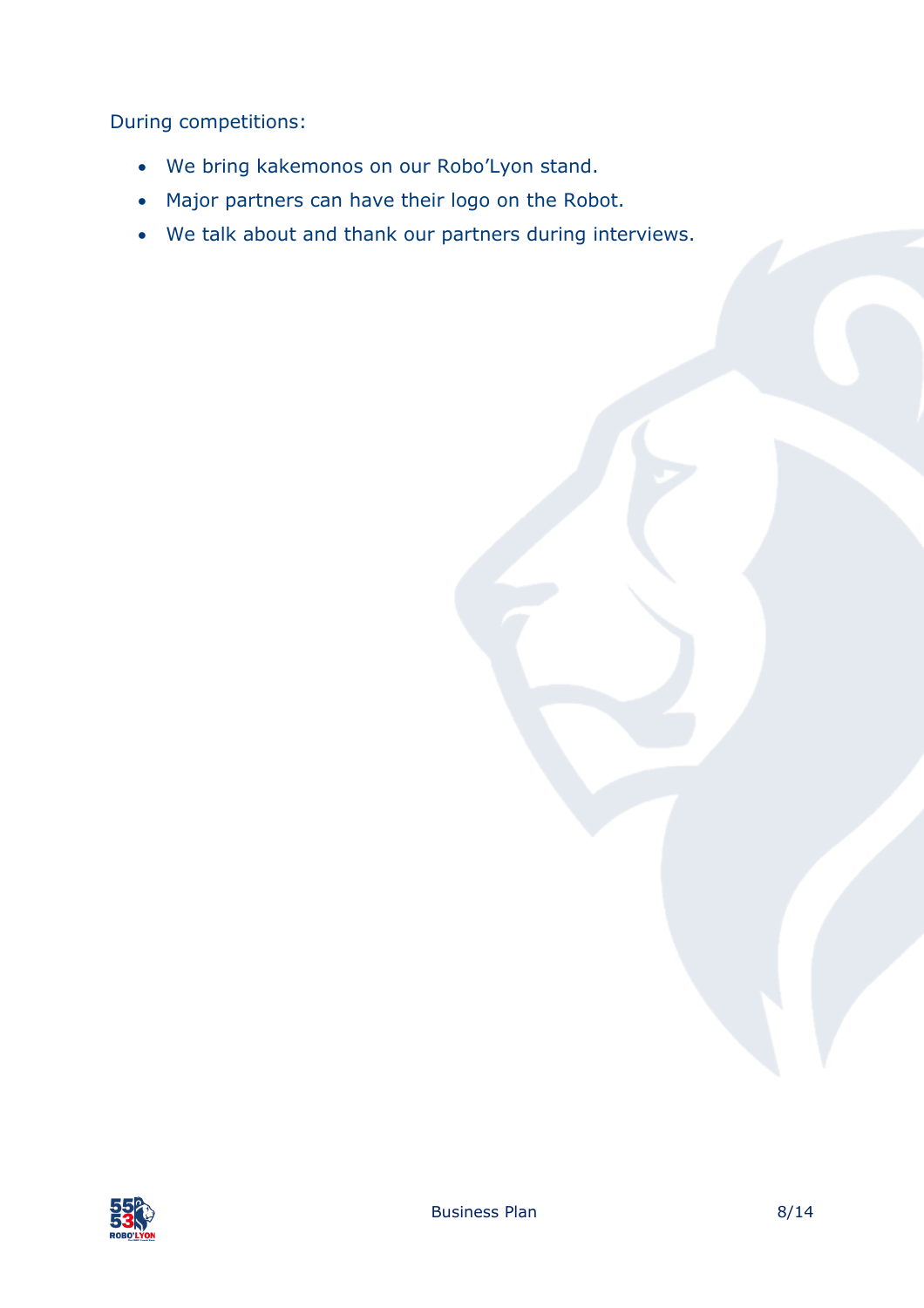### **Appendix 1 – Organization (roles)**

#### **Mentor: « Hand over and support »**

- Pass down his knowledge and experience
- Support, advise and guide
- Make the others grow

#### **Referrer: « Welcome and facilitate »**

- Guide his protégé all along the season to know more about Robo'Lyon and the competition
- Be a point of contact for the protégé for any question
- Facilitate the integration of the protégé in the group

#### **Student: « Learn and do »**

- Learn the techniques and how to use the tools
- Be curious and ask questions
- Listen
- Do
- Escalate information, needs, questions to Management Committee representative

#### **Student member of management committee: « Channel of communication »**

- Participate to Management committees
- Take actively part of the meetings and decisions
- Channel of communication between Management committee and the group:
- Communicate decisions and all important news,
- Collect students' requests / suggestions and send them to Management committee
- Act according to decisions and report on actions taken

#### **Head of hub: « Coordinate »**

- Takes all necessary measures for the good management of the hub
- Reports progress to the rest of the team

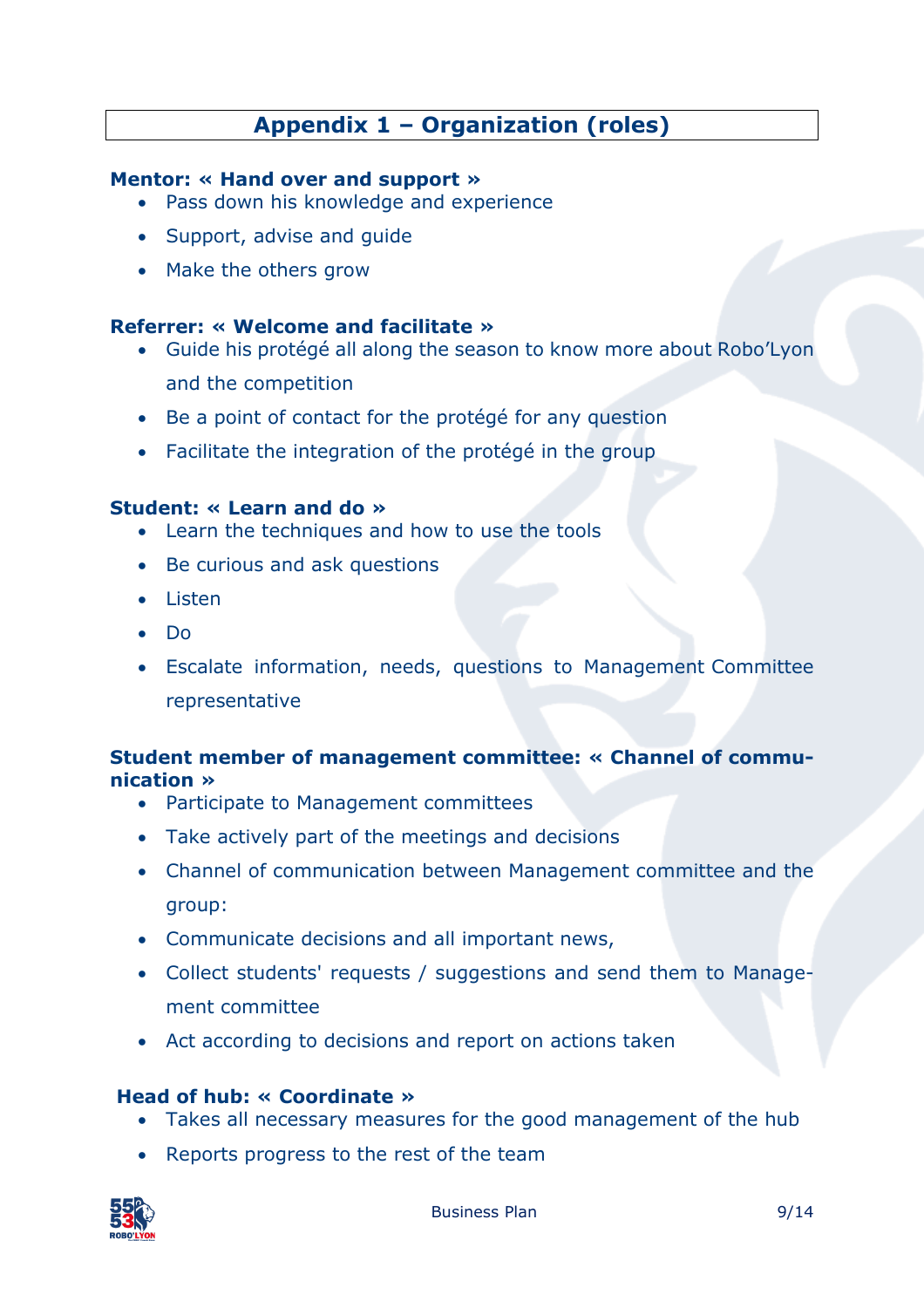#### **Responsible of the Robot: « Secure the building of the robot »**

- Ensure coordination between the different hubs in order to make sure that the robot complies with the competition rules and the team's expectations within the agreed budget.
- Manages the production schedule so that all the hubs can work on the robot within the allocated time.

#### **Head of hub Budget and Purchasing: « Purchase »**

- Ensures management of the robot budget under the control of the treasurer.
- Control purchase requests for the robot or equipment.

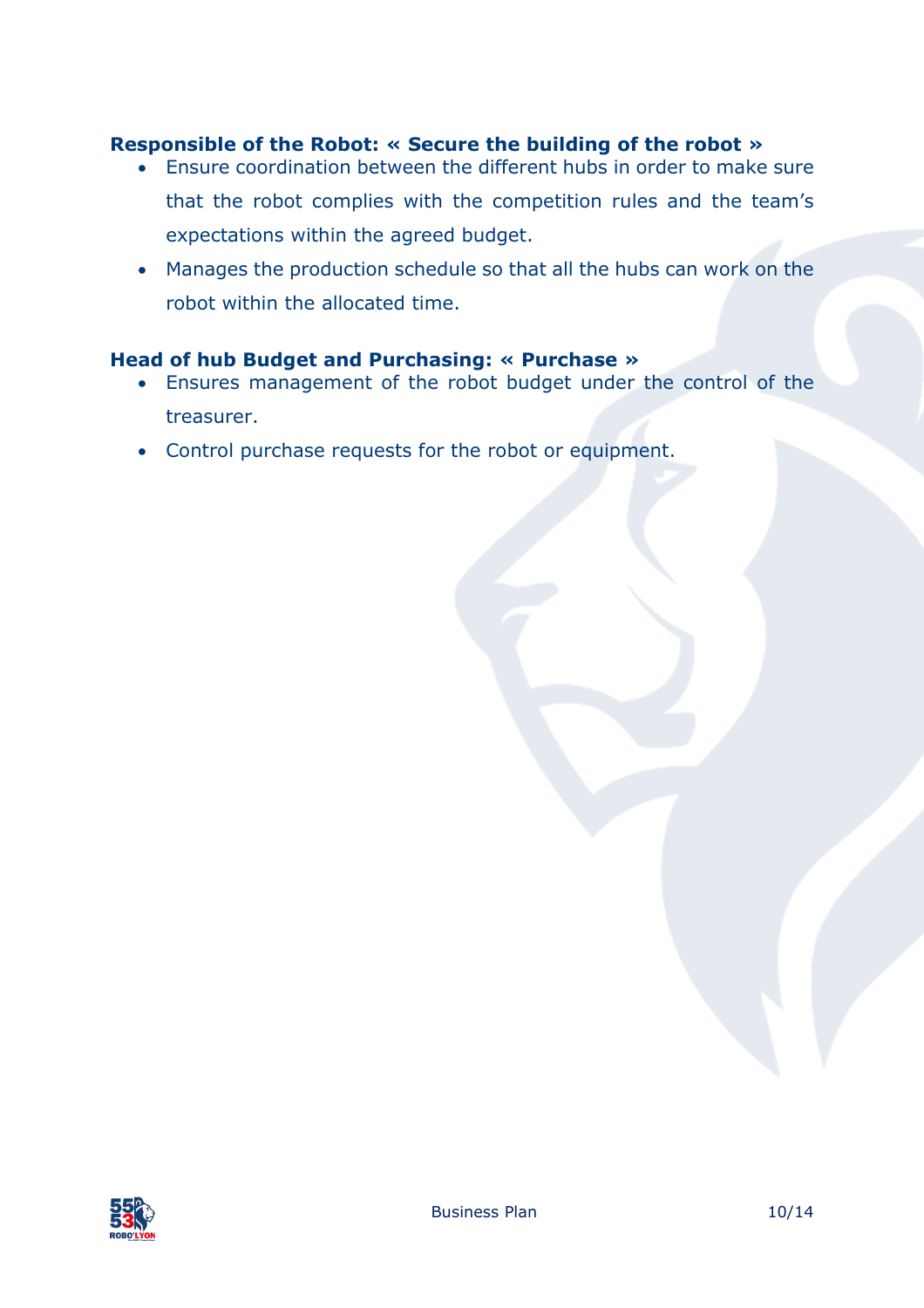#### **Appendix 1bis – Organization (hubs)**



**ACCOUNTING:** Establish the budget forecast for the association

**GAME STRATEGY:** Analyse and define the best possible strategies for the competition

**CAD:** Design based on a common definition the different elements of the robot

**COMMUNICATION AND EVENTS:** Communicate broadly Robo'Lyon activities and promote our sponsors and partners through the social media. Create and organize different events to promote Robo'Lyon, ensure that we are known and collect funds for the association.

**PROGRAMMING:** Encode the robot and the applications needed for the team to perform.

**PLAYGROUND & BUMPERS**: Create and manage the playground.

**ELECTRICS & PNEUMATICS:** Ensures the control of the electric and pneumatic parts of the robot.

**ROBO'LYON KIDS MENTORING:** Support the Robo'Lyon FLL teams.



Business Plan 11/14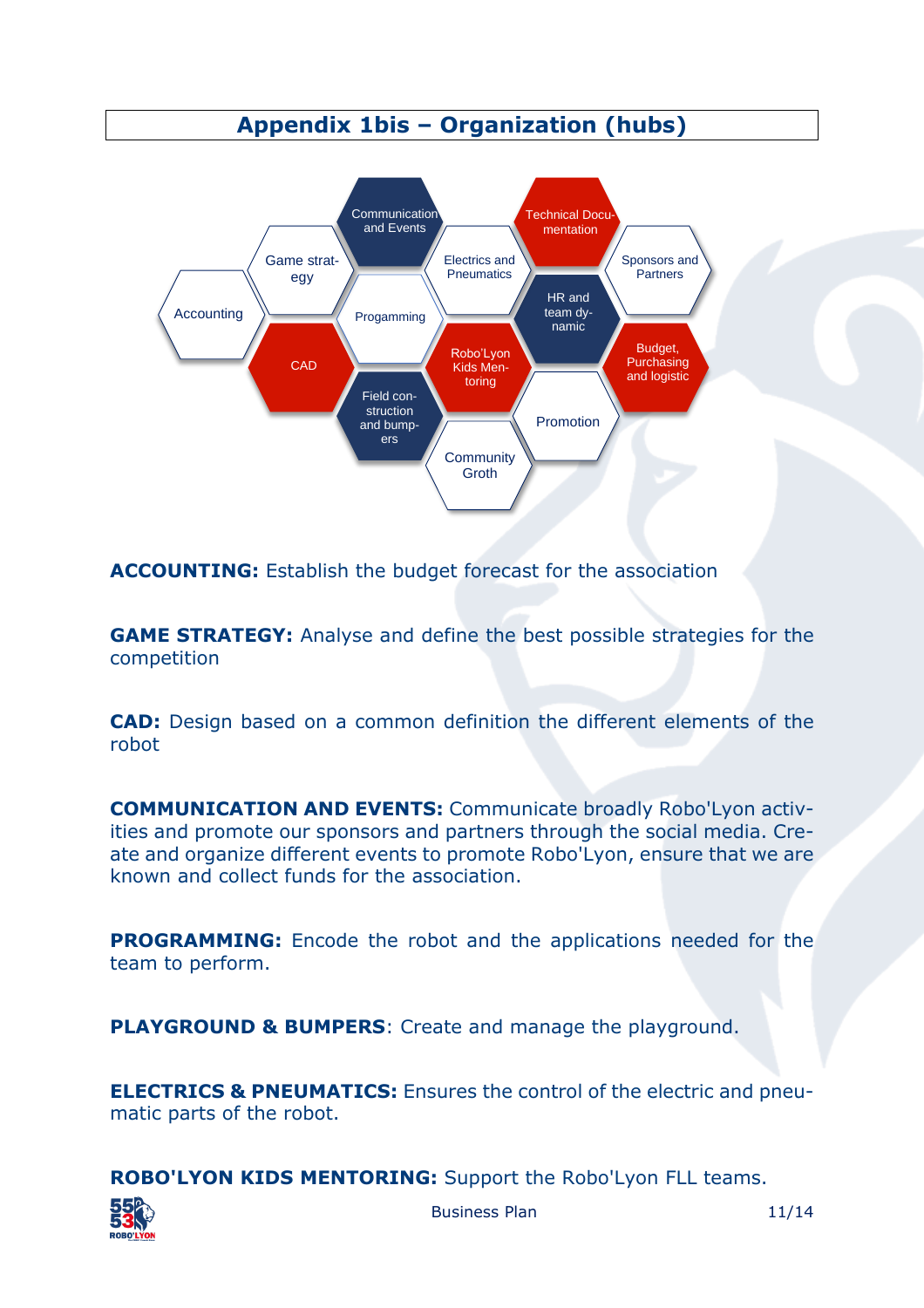**INSPIRES:** Promote Robo'Lyon inside and outside the FIRST community.

**TECHNICAL DOCUMENTATION:** Aggregate and spread the technical knowledge.

**RH / TEAM DYNAMIC:** Create the conditions for a good team dynamic, collaboration, continuous learning, etc.

**PROMOTION:** Promote the Robo'Lyon association and ensure that we participate to diverse events.

**SPONSORS & PARTNERS:** Actively search for new partners while keeping the existing ones. Maintain the documentation that allow us to present Robo'Lyon to potential future partners.

**BUDGET, PURCHASING AND LOGISTIC:** "STRATEGIC MISSION, Ensure a smooth flow of the season by ensuring the availability of necessary equipment"

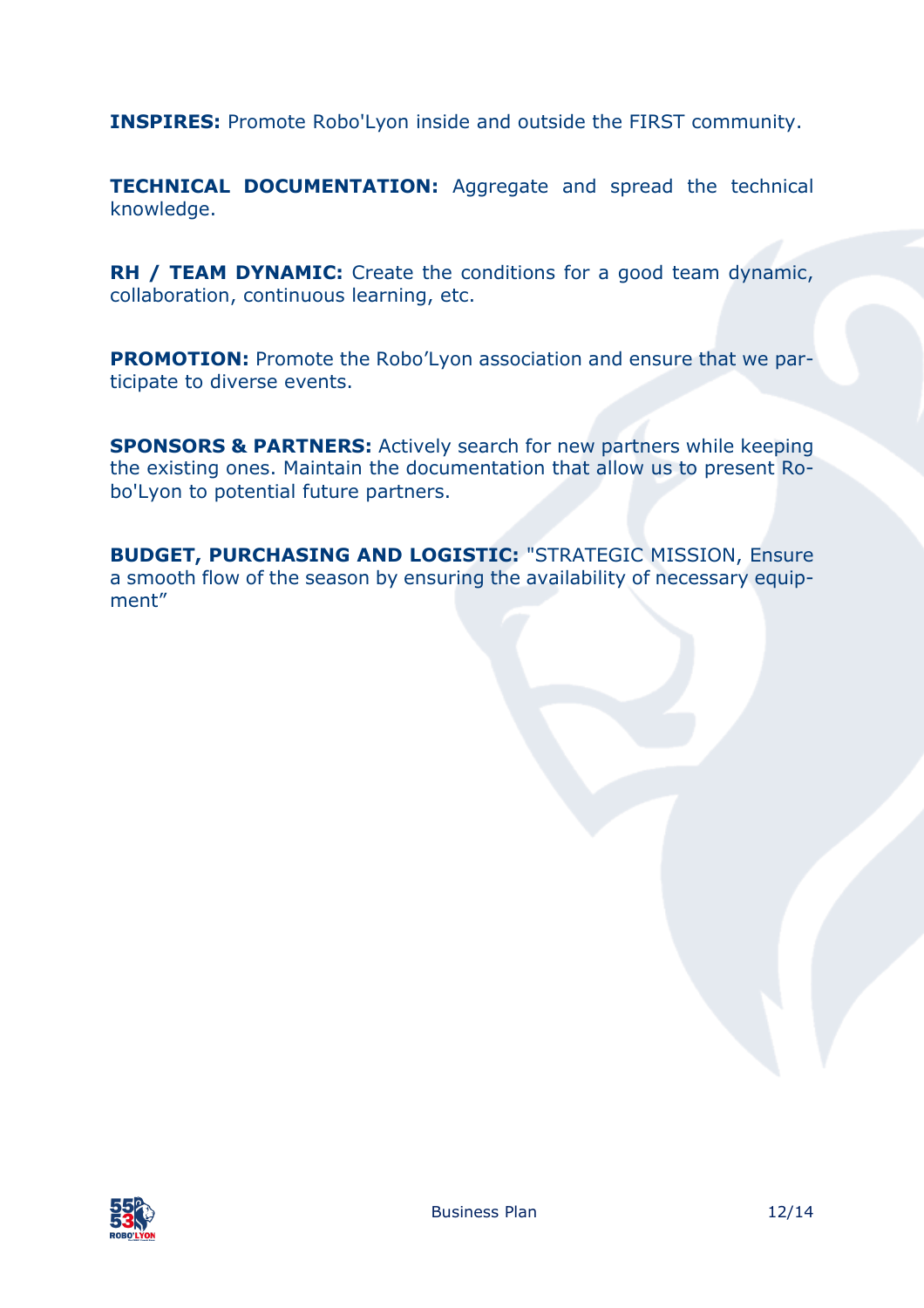#### **Appendix 2 - SWOT Analysis**

#### **STRENGTHS (+)**

- Very engaged students willing to succeed.
- New highly skilled mentors in Agile and Technology.
- Stability: the students stay 3 years in the team.
- We start to have a good experience and learn from our mistakes. Each year we succeed to win the regional or get an award (chairman, engineering inspiration). We participated 2 times in 7 years the championship and this give us energy to continue.
- Recruitment: we can chose among many interesting profiles, as many students are willing to be part of the team.
- Our students, even not skilled in technology are smart and clever in mathematics, sciences, etc.
- The team have a good support from the school and the student's family

#### **WEAKNESSES (-)**

- Students do not know anything about robotics, IT, etc.… They come from a general school and do not have any technical competences when they join the team.
- Mentors invest a lot of time to support students to grow, sometimes difficult to include in their planning with own job on the side.
- Students needs to learn a lot about communication and marketing as well, as finding sponsors is a big challenge in France.
- Speaking English is sometimes a challenge for students and mentors.
- We are a few teams in Europe and the culture is different, building alliances can be a challenge.

## **Internal Factors**

#### **OPPORTUNITIES (+) THREATS (-)**

- Robo'Lyon win the Innovation Award in 2021 giving lot of visibility to *FIRST*® in France.
- Robo'lyon is a founding partner of Robotique *FIRST*® France, with 'Fusion Jeunesse France.
- 'Fusion jeunesse France' is now well known (organizer of the Montreal Regional event).
- Organizing a regional event in France, would allow the teams in Europe to: increase *FIRST*® visibility, engage more teams, train ourselves.
- Robotics events are hold in our city allowing us to be seen by current or potential sponsors.

- Sponsoring concept is not very common in France; companies are not willing to support students associations.
- *FIRST*® competition nearly unknown in France.
- Expensive travel of 40 members and a robot.
- Building period shorter due to the time necessary for the robot transportation.
- Participation to several Regional events impossible due to cost.
- Importation of most of the robot's parts from the US.
- Study in the French school system with schedules non-adapted to the competition. •